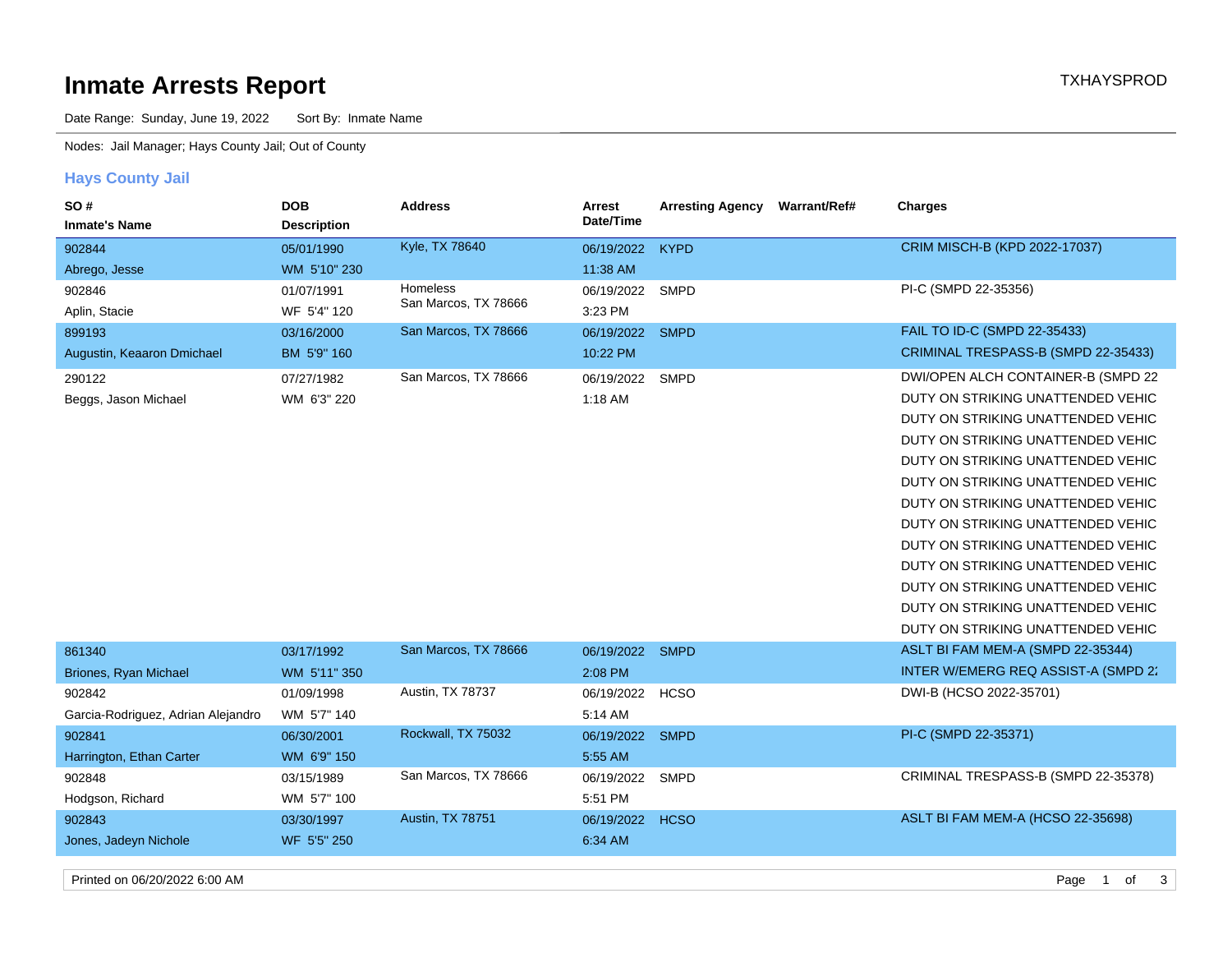# **Inmate Arrests Report TXHAYSPROD Inmate Arrests Report**

Date Range: Sunday, June 19, 2022 Sort By: Inmate Name

Nodes: Jail Manager; Hays County Jail; Out of County

## **Hays County Jail**

| SO#                     | <b>DOB</b>         | <b>Address</b>       | Arrest     | <b>Arresting Agency</b> | <b>Warrant/Ref#</b> | Charges                                 |
|-------------------------|--------------------|----------------------|------------|-------------------------|---------------------|-----------------------------------------|
| <b>Inmate's Name</b>    | <b>Description</b> |                      | Date/Time  |                         |                     |                                         |
| 885675                  | 09/13/1996         | San Marcos, TX 78666 | 06/19/2022 | <b>SMPD</b>             |                     | DWI-B (SMPD 22-35290)                   |
| Kluting, Brandon Lee    | WM 5'6" 130        |                      | 2:50 AM    |                         |                     |                                         |
| 902847                  | 07/23/1991         | Austin, TX 78749     | 06/19/2022 | <b>DPS</b>              | C1CR20501445        | VIOL BOND/PROTECTIVE ORDER-A (AUST      |
| Lotz, Tyler David       | WM 6'0" 230        |                      | 3:18 PM    |                         |                     |                                         |
| 229621                  | 12/18/1966         | Street, TX 78640     | 06/19/2022 | <b>HCSO</b>             |                     | CRIMINAL MISCHIEF >=\$100<\$750-B (HCS  |
| Martinez, Maria         | WF 5'2" 235        |                      | 11:53 PM   |                         |                     | ASLT BI FM-A (HCSO 2022-35834)          |
| 902850                  | 06/28/2000         | Houston, TX 77038    | 06/19/2022 | <b>SMPD</b>             |                     | UNLAWFUL RESTRAINT-A (SMPD 22-3540.     |
| Montes, Ryan            | WM 5'6" 150        |                      | 7:38 PM    |                         |                     | ASLT BI FM-A (SMPD 22-35402)            |
| 902852                  | 06/12/1995         | Kyle, TX 78640       | 06/19/2022 | <b>KYPD</b>             |                     | ASSLT BI FM-A (KPD 2022-17063)          |
| Moore, Amanda Lee       | WF 5'4" 125        |                      | 9:17 PM    |                         |                     |                                         |
| 902845                  | 07/04/2000         | Del Valle, TX 78617  | 06/19/2022 | <b>BUPD</b>             |                     | THEFT PROP >=\$100<\$750-B (BPD 2022-0) |
| Quiroz, Mercedes        | WF 5'6" 180        |                      | 3:24 PM    |                         |                     |                                         |
| 902851                  | 01/23/1998         | Martindale, TX 78655 | 06/19/2022 | <b>HCSO</b>             | CCL-22-0360         | DWI-B (GUADALUPE COUNTY SHERIFFS (      |
| Rizk, Sabrina Nicole    | WF 5'1" 130        |                      | 8:45 PM    |                         |                     |                                         |
| 857772                  | 12/21/1982         | Wimberley, TX 78676  | 06/19/2022 | SMPD                    |                     | PI-C (SMPD 22-35263)                    |
| Rowland, Corey Paige    | WM 6'1" 190        |                      | 12:18 AM   |                         |                     |                                         |
| 902747                  | 06/15/1983         | Buda, TX 78610       | 06/19/2022 | <b>HCSO</b>             | C1CR21400233        | BF/FORG FINANCIAL INST >=\$750<\$2500 I |
| Salinas, Juan Antonio   | WM 5'6" 160        |                      | 7:36 AM    |                         |                     |                                         |
| 902849                  | 01/09/1990         | San Marcos, TX 78666 | 06/19/2022 | SMPD                    |                     | FAIL TO ID GIVING FALSE/FICTITIOUS INF  |
| Sausedo Cruz, Ivan      | WM 5'8" 180        |                      | 4:39 PM    |                         |                     | FORGERY GOVT INSTRUMENT/MONEY/SI        |
|                         |                    |                      |            |                         |                     | FORGERY GOVT INSTRUMENT/MONEY/SI        |
|                         |                    |                      |            |                         |                     | FORGERY GOVT INSTRUMENT/MONEY/SI        |
|                         |                    |                      |            |                         |                     | FORGERY GOVT INSTRUMENT/MONEY/SI        |
|                         |                    |                      |            |                         |                     | FORGERY GOVT INSTRUMENT/MONEY/SI        |
|                         |                    |                      |            |                         |                     | FORGERY GOVT INSTRUMENT/MONEY/SI        |
| 885558                  | 08/01/1960         | Kyle, TX 78640       | 06/19/2022 | <b>KYPD</b>             |                     | ASLT BI FM-A (KPD 2022-1706)            |
| Schmidt, Walter Michael | WM 6'0" 200        |                      | 9:51 PM    |                         |                     | ASSAULT FV-C (KPD 2022-1706)            |
| 902694                  | 08/14/2003         | Buda, TX 78610       | 06/19/2022 | <b>HCSO</b>             |                     | POSS CS PG 2 < 1G-SJF (HCSO 2022-3569)  |
| Wende, Andrew           | WM 6'0" 130        |                      | 1:36 AM    |                         |                     | EVADING ARREST DETENTION-A (HCSO 2      |

Printed on 06/20/2022 6:00 AM 3of2Page